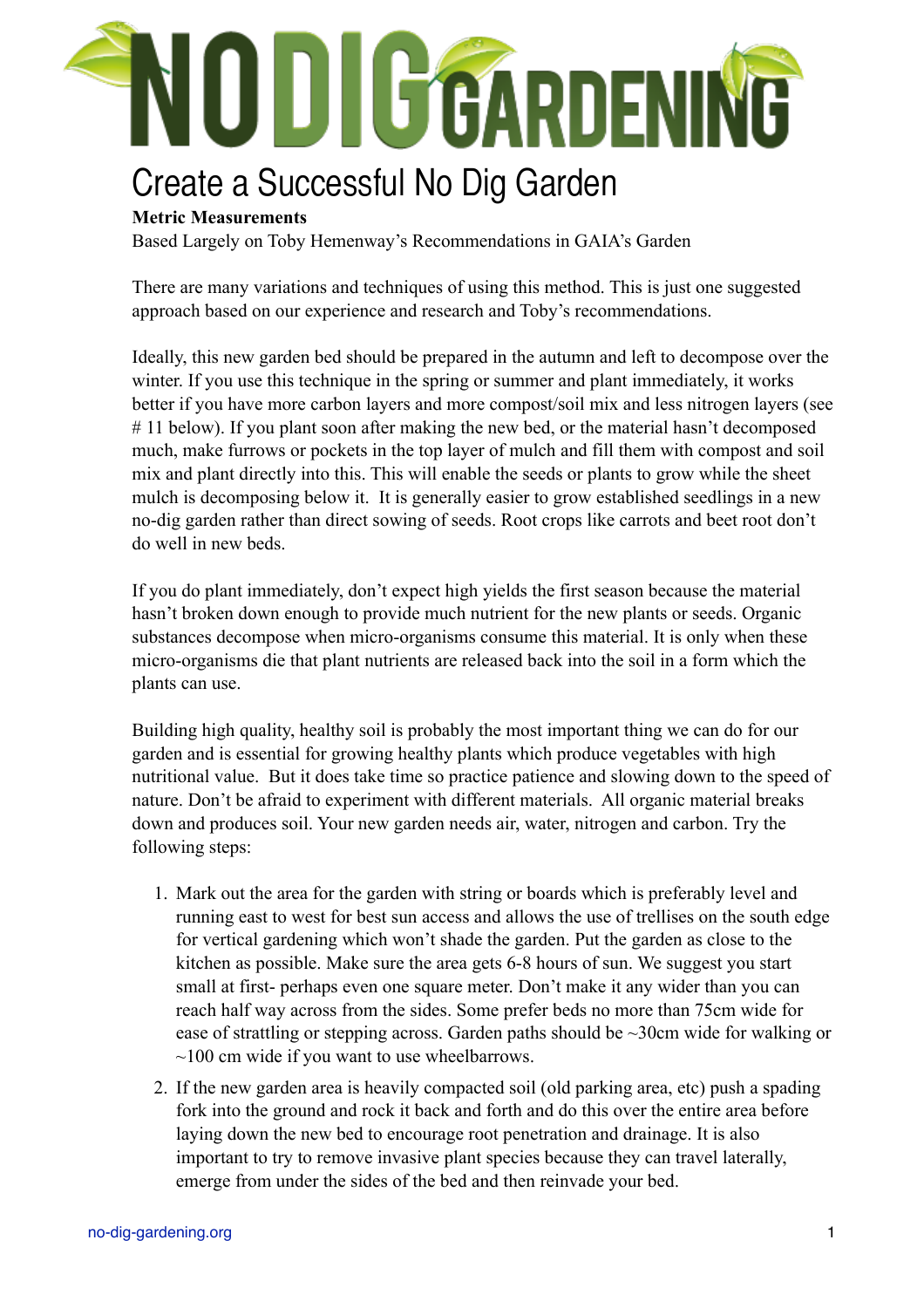- 3. Some prefer to put in edging material like boards which will contain the soil when it is built up. If so, we suggest using untreated lumber, perhaps stacking two 2x6's on edge, and only use painted wood if lead paint was not used. Use short sections of used pipe, rebar or stout wooden stakes on the outside to hold them up.
- 4. Gather all the bedding materials together for the layering process before you start if possible.
- 5. It is very important to wet down the soil thoroughly before building the new bed, if it is dry, to prevent the ground from sucking moisture out of the bed of new materials.
- 6. Cut down any grass or non invasive weeds and lay them on the ground or stomp them down.
- 7. Add soil amendments if desired to help with plant growth. See section on soil amendments at end.
- 8. If no grass or weeds are on soil, put down a thin green layer of fresh grass clippings, manure or vegetable scraps on the existing soil surface. This will help to rot any turf underneath. Fresh manure works best but aged manure should be used if you intend to plant in the garden soon. Water grass or manure if dry.
- 9. Add worms if you have any. They will do much of the work to break down the organic material.
- 10. Cover the garden area with thick layers of wet newspaper (not shiny or colored) or preferably use 2-3 layers of wet cardboard, with plastic and staples removed, to smother any weeds. Overlap the paper or cardboard so there are no gaps for weeds to grow through. Water both sides of the cardboard just before laying it down, so it will decompose quickly or you can leave the cardboard out in rain before hand or a 3-5 minute dunk into a big plastic trash bucket of water works best to get water inside the cardboard. Cutting the cardboard into pieces  $\sim 60$  cm squares is a good size for dunking.
- 11. Alternate thin layers of green (nitrogen rich) and thicker layers of brown (carbon rich) and water each layer. The green layers should be grass clippings which haven't gone to seed (preferably cut in the previous 24 hours to avoid getting slimy) and are not sprayed, or fresh weeds preferably without seeds, manure, food scraps or seaweed. The brown layers are shredded newspaper, junk mail (not shiny or plastic), dry leaves, dry grass, unsprayed straw or spoiled hay. Strive for maximum diversity of materials. The total depth of these layers should be 30-60 cm to build soil fertility. It will settle down to one quarter of the depth as the material breaks down. Try to create a plateau, not a mound, which could shed rainwater
- 12. Add 5-10 cm of compost, soil, or compost and soil mix. This is the layer you will plant in now or later.
- 13. Cover the area with at least a 5-10 cm layer of loose straw which shouldn't contain seeds. This allows oxygen into the soil, prevents compaction and keeps under layers shaded and moist. Make sure the straw hasn't been sprayed with pesticides. Water the straw lightly. Avoid using hay which contains seeds and packs down and can become anaerobic and acidic. If grass does grow from hay or straw, it can be easily pulled out in the spring or chopped into the soil. Leaves can also be used as a top layer. If you have high winds in your area, you may not want to use a final layer of straw or leaves or you can cover it all with netting.